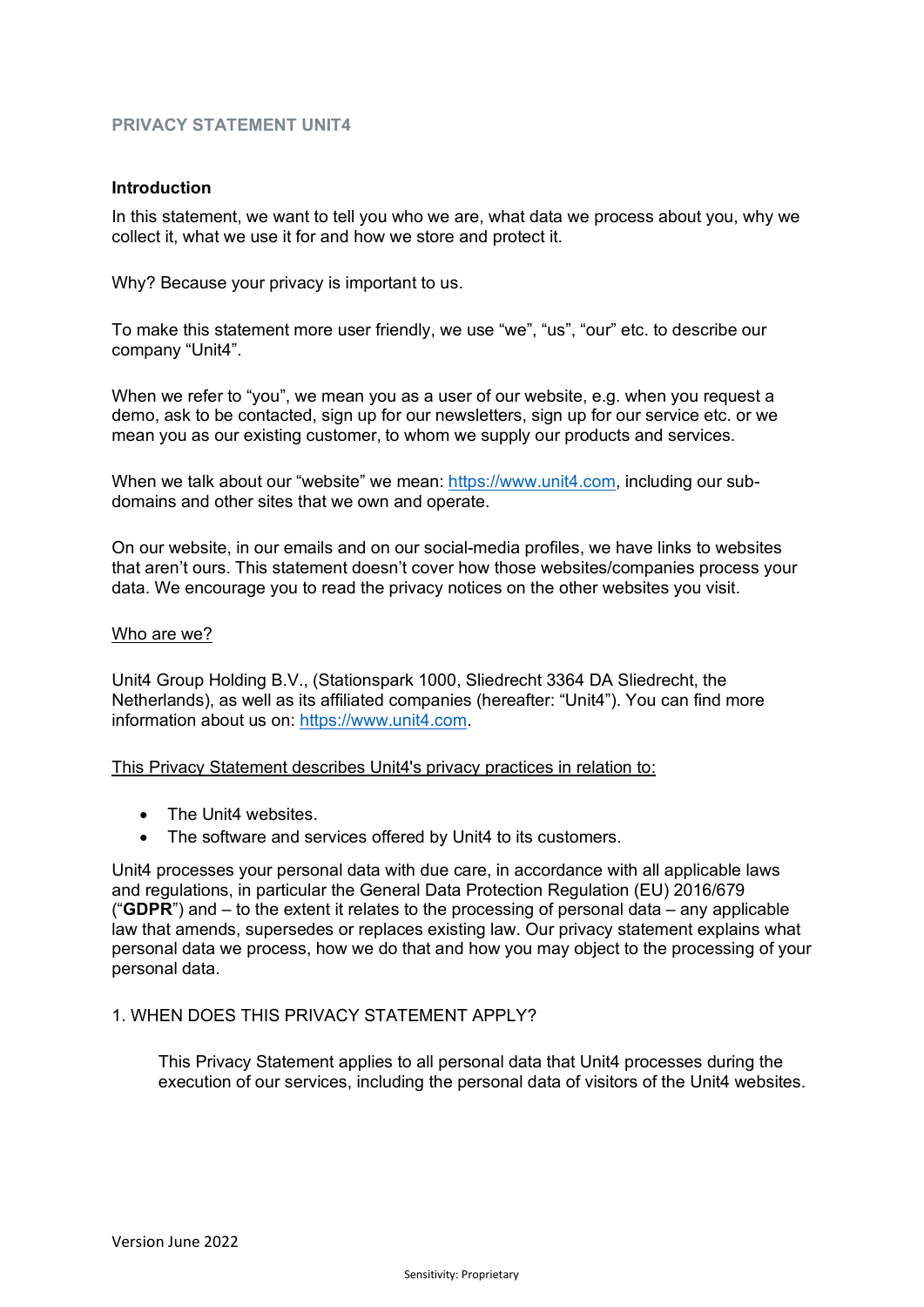# 2. WHO PROCESSES YOUR PERSONAL DATA?

Unit4 will process your personal data if you visit Unit4 websites or use Unit4's software and services, as well as the personal data from our existing customers to whom we supply our products, software and services.

## 3. WHAT PERSONAL DATA DO WE PROCESS?

We may collect and process information in several ways:

### 3.1 In relation to our software and services:

i) Contact information, such as name, company name, title, email address, mailing address and phone number, financial qualification and billing information, such as billing name and address and the number of users or systems within the organization that will be using our software and services.

and

#### In relation to our websites:

ii) Information we get from your use of our services and your visit to our websites. Contact information, such as name, company name, date of birth, home address, e-mail address, IP-address, banking account, and phone number, account user name and password. Information from your Web browser (such as browser type and browser language), your Internet Protocol ("IP") address, internet service provider (ISP), operating system, date/time stamp, and clickstream data and the actions you take on the Unit4's websites (such as the web pages viewed and the links clicked). And we also process your preferences for certain products and services.

### 3.2 Cookies

We use various technologies to collect and store information when you visit a Unit4 website, including cookies. Unit4 has several different categories of cookies. With the "Strictly Necessary Cookies" we do not collect any personal data. However, with the rest of the cookies' categories there is personal data collection and processing which is happening only after we have acquired your explicit, informed and freely given consent. Some of the cookies allow us to calculate the aggregate number of people visiting our websites and monitor the use of the websites. This helps us to improve our websites and better serve our users. We also use cookies that make the use of the website easier for you, for example by remembering usernames, passwords and (language) preferences. We also use tracking and analytics cookies to see how well our services are being received by our users. We have provided the means for you to manage your cookies' preferences at all times, through our designated button on our website. For more information about cookies and how to manage them, please, read our [Cookies Statement.](https://www.unit4.com/terms-and-conditions/cookies-policy)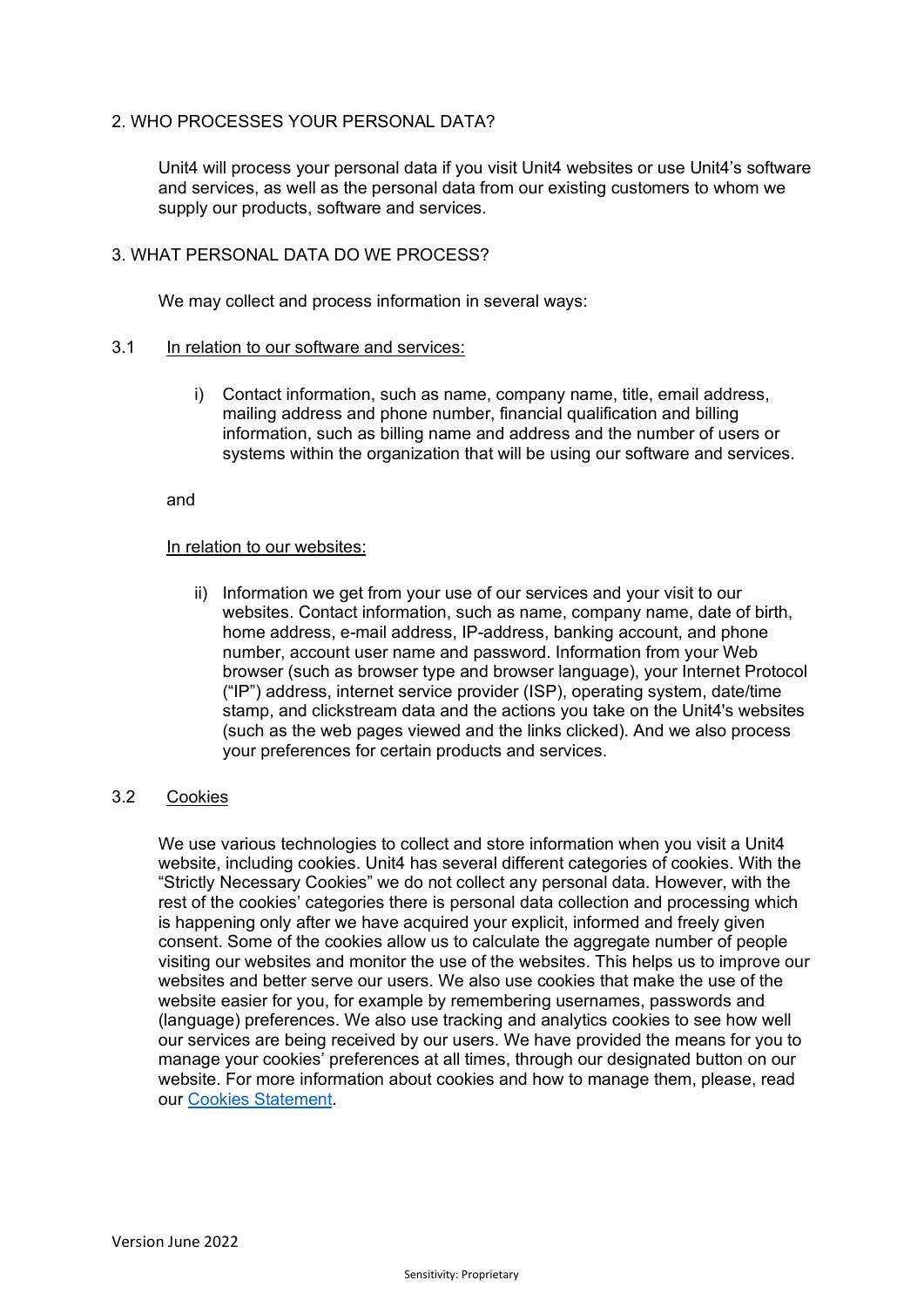### 3.3 Your mobile device

We may provide features that rely on the use of additional information on your mobile device or require access to certain services. Granting us access does not mean that we have unlimited access to that information nor access to specific information without your consent. If permission is granted, we will collect the information for the specific purposes explained when requesting the authorization.

Specifically:

- **Pictures and camera**: We will not access your pictures nor your camera without first getting your explicit permission and we will never scan or import your photo library or camera roll. If you give explicit permission to access photos or camera, we will only use images that you specifically choose to interact with the provided services.
- **Location**: We will not collect or use the location of your mobile device without first getting your explicit permission. Location is only employed to provide the required services.
- **Contacts**: We will not scan or import your contacts stored on your phone without first getting your explicit permission. Only if required for the services we will, with your explicit permission, have access to information that's stored on your mobile device.

# 4. USING YOUR PERSONAL INFORMATION – PURPOSES AND USE

### Unit4 uses the data we collect for:

### 4.1 Services

Unit4 processes your personal data in the first place for the execution of an agreement and/or to be able to deliver our services to you. We use the data, for example, to send an invoice or maintain our relationship with you. We also use the data to answer any of your requests for information or to evaluate your application.

Furthermore, for invoicing and payment and use of the system. For the execution of a contract with our customer, to provide customer support and training and to solicit feedback from our customers. Additionally, to provide software and services, preventing or addressing service or technical problems, license enforcement and at a customer's request in connection with other customer support matters, professional services, or as may be required by law.

### 4.2 Engagement of third parties

Unit4 may engage other parties to perform (part of) our services to you. To the extent that these third parties need access to personal data to perform such services, Unit4 has taken the appropriate contractual and organizational measures to ensure that your data are processed exclusively for the purposes specified in this privacy statement and in accordance with all applicable laws and regulations.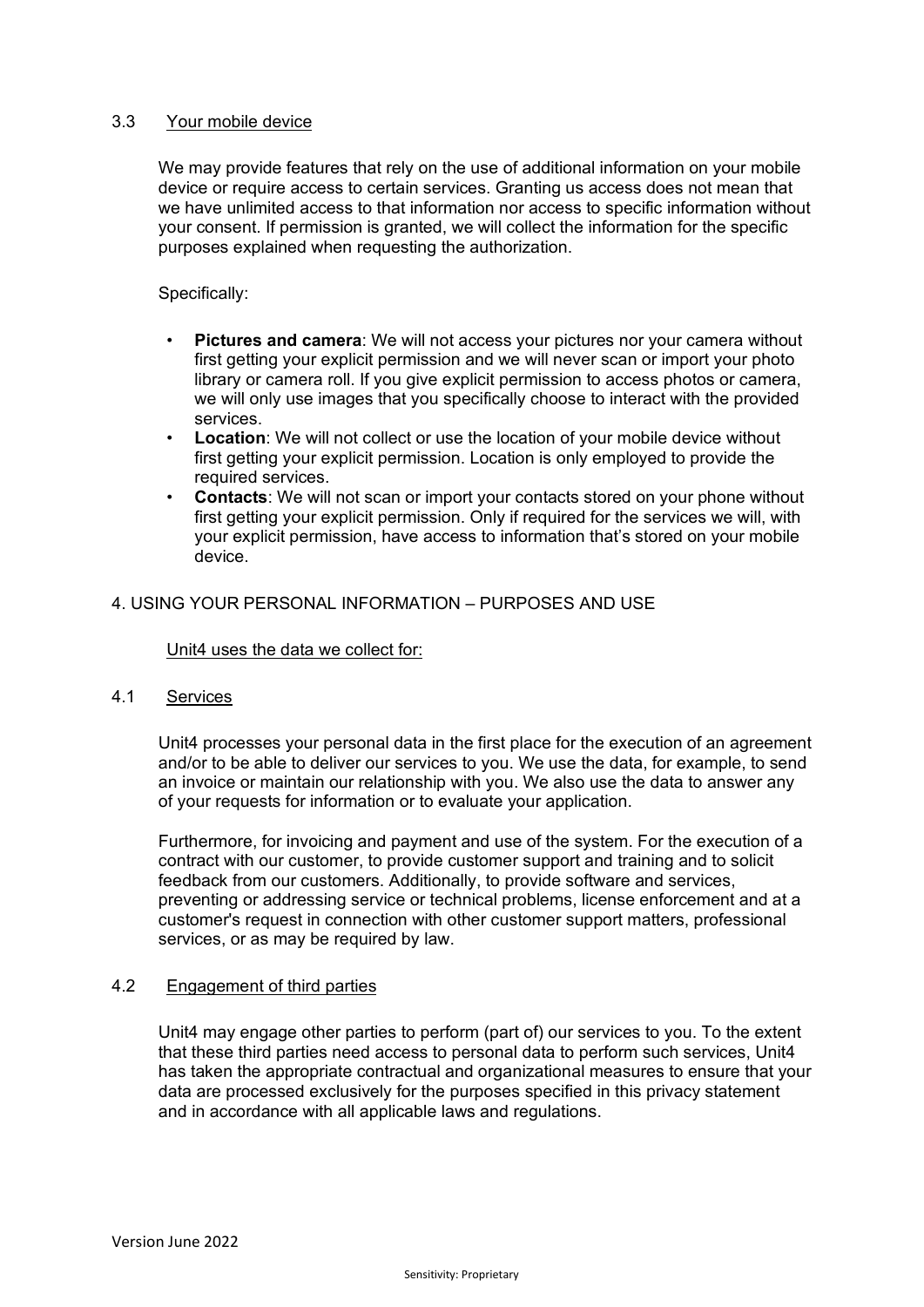### 4.3 Marketing and sales activities

As a customer of Unit4, we are happy to make you offers for our products and services. We do this by phone, email or mail, unless you object to or unsubscribe for this. The Unit4 [subscription center](https://info.unit4.com/Unit4-Subscription-Center-LP.html) is available to update your preferences or unsubscribe.

### 4.4 Processing of your data on Unit4 websites

We collect and use your personal data on our websites in the first place to deliver our (web) services and communicate with you. To send you materials you request and to send you other marketing materials by email, postal mail or telephone, for instance about our software and services. We might use the information to send details of events, and marketing materials. We also use your contact data to measure our own marketing efforts and performance, analyzing all marketing contact with you, its timing and the extent of its success. We use this information for what is usually called "analytics" essentially to understand how visitors move around our websites, what content is popular and what is not and (either alone or with information about the company you work for) to provide more personalized information about us. We hold this information against a visitor's IP address, unless a visitor submits contact information to us, in which case we hold this information against the submitted contact information.

Your personal data are also used for research and analysis to improve our services and our websites and we also use your personal data (IP address) to analyze how often our website is visited. We may also use your personal data entered on our websites in certain cases to send information by email about other services of Unit4 to you, if you have given us consent for that unless you object to or unsubscribe for this Please, find the procedure below (point 11).

### 4.5 Processing of your data on Unit4's career website.

Visitors of the Uni4 career website [https://careers.unit4.com,](https://careers.unit4.com/) can create a personal account, where they can apply for jobs at Unit4, track their applications and receive job alerts based on their job preferences.

Our Career Privacy Statement explains what personal data we process, how we do that and how you may object to the processing of your personal data. More information about Unit4's privacy practices in relation to the use of Unit4's career website, can be found under [https://www.careers.unit4.com/career privacy-statement.](https://www.careers.unit4.com/career%20privacy-statement) This Career Privacy Statement may be updated from time to time.

# 4.6 Improvement of our services and products and data analysis

Unit4 will also Process your Personal Data to improve her products and services (e.g. for product improvement via artificial intelligence, machine learning etc.) or data analysis.

# 5. SHARING

# If you are visiting our website, Unit4 will share this information with: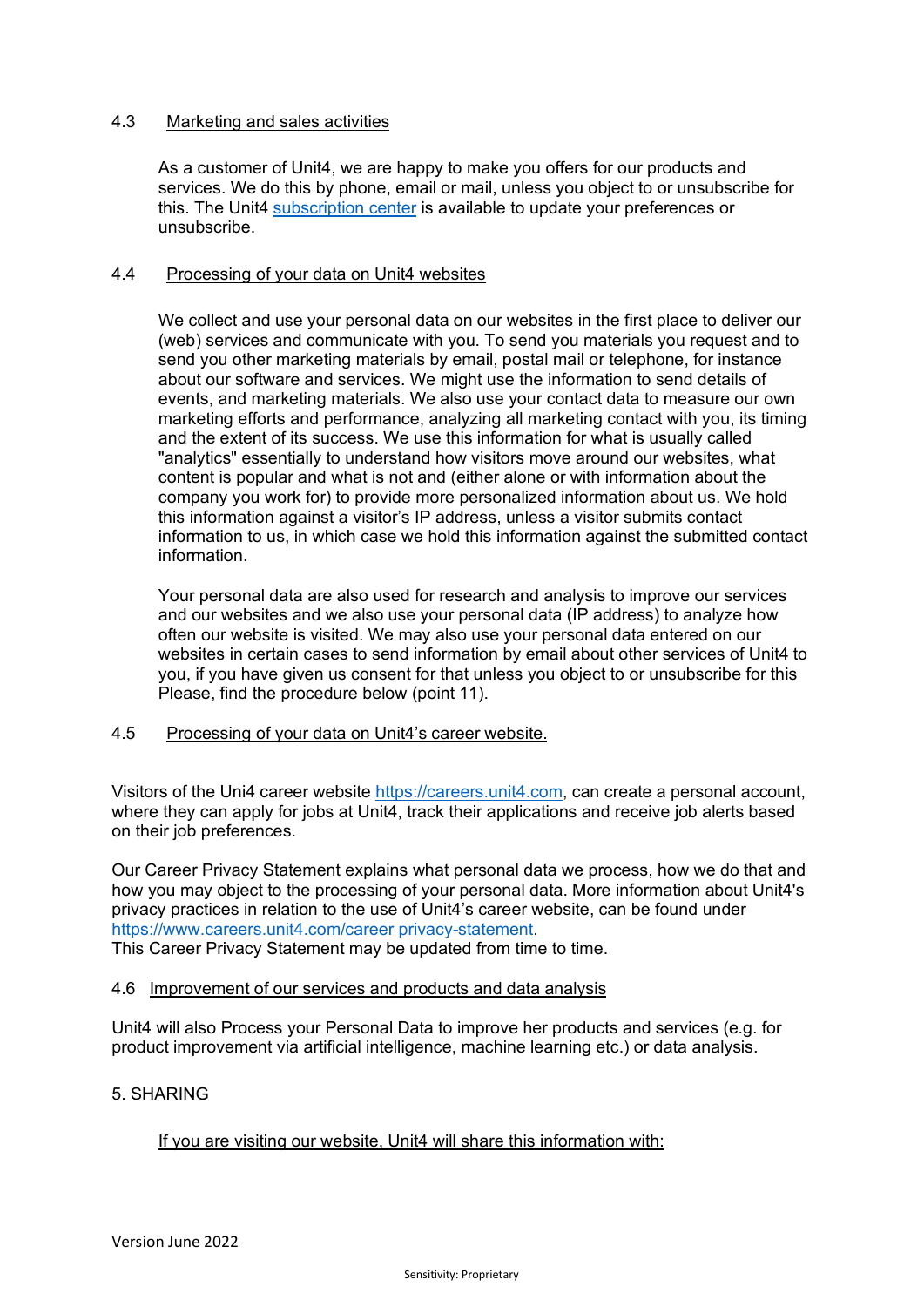- 5.1 Our customer relationship management software providers (Microsoft Dynamics), marketing automation platform providers and email platforms (such as Microsoft Outlook).
- 5.2 Unit4 will not simply pass your personal data to individuals or other organizations. Unit4 will only do so if this is compatible with the purpose for which the data was collected. Unit4 will also only do this if one of the following grounds applies:
	- With your explicit consent.
	- Performing an agreement.
	- For legal reasons/obligations: We may share your personal data with third parties outside Unit4 if we have a good-faith belief that access to and use of the personal data is reasonably necessary to:
		- i) meet any applicable law, regulation, and/or court order
		- ii) detect, prevent, or otherwise address fraud, security or technical issues and/or
		- iii) protect the interests, properties or safety of Unit4, our users or the public as far as in accordance with the law.
	- Vital interest of the person concerned or other natural persons as per article 6 of the GDPR.
	- Performing a task carried out in the public interest or in the exercise of official authority vested in Unit4.
	- Legitimate interest of Unit4.
- 5.3 We may share aggregated, non-personally identifiable data with our partners, like advertisers, or the public. For example, we may share information publicly to show trends about the widespread use of our services. However, such data would be anonymized beforehand and would no longer comprise personal data.

# 6. STORAGE PERIOD

Unit4 does not store your personal data longer than is legally permitted and necessary for the purposes for which the data were collected. The storage period depends on the nature of the information and the purposes of processing. The maximum period may therefore vary per use. However, it will be automatically deleted if we do not have a legal ground to process it for a longer period.

# 7. DATA SUBJECT RIGHTS

Data Subject: the person(s) to whom specific personal data relates.

These rights are inter alia:

- 7.1. The right to request from Unit4 access to your personal data Unit4 offers you, if you are the Data Subject, access to the personal data we process. This means you can contact us asking us to inform you about your personal data that we have collected and processed and the purposes such data are used for. Please find below the procedure and contact data (point 11).
- 7.2 The right to request from Unit4 rectification and/or erasure of your personal data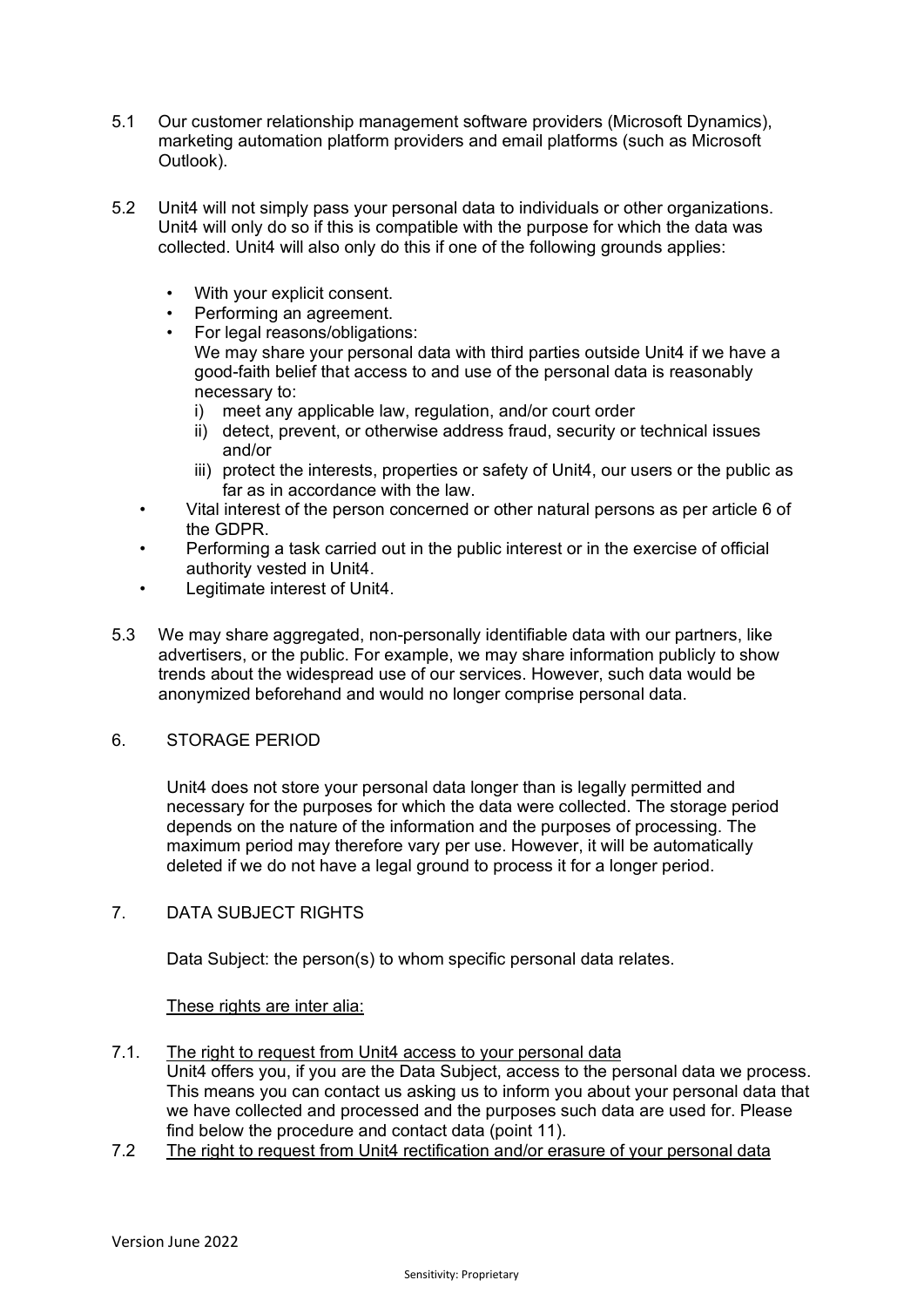If you believe we are holding inaccurate personal data, please contact us so we can correct the data. Please find below the procedure and contact data.

You may also ask us to delete your personal data from our systems. We will comply with such request unless we have a legitimate ground to retain the data. Please find below the procedure and contact data (point 11).

# 7.3 The right to object

You may object to certain use of your personal data if such data are processed for other purposes than necessary for the performance of our services or for compliance with a legal obligation. You may also object to any further processing of your personal data after prior given consent. Please, find below the procedure and contact data (point 11).

If you object to the further processing of your personal data, this may lead to fewer possibilities to use our websites and other services.

### 7.4 The right to data portability

A Data Subject has the right to receive (as per article 20 of the GDPR) his / her personal data that he / she has provided to a data controller or to take it to another data controller. Unit4 will provide these data on a common format.

- 7.5 The right to request from Unit4 the restriction of the processing concerning you;<br>7.6 The right to withdraw your consent at any time without affecting the lawfulness
- The right to withdraw your consent at any time, without affecting the lawfulness of processing based on consent before its withdrawal;
- 7.7 The right to lodge a complaint with the supervisory authority.

The above rights do not apply if there is a compelling, justified reason to process the personal data.

- 8. INFORMATION SECURITY
- 8.1 We take all reasonable, appropriate security measures to protect Unit4 and our customers from unauthorized access to or unauthorized alteration, disclosure or destruction of personal data we hold. Contact your account manager for details about the security measures relevant to the services you receive. Generic information can be found in our [Data protection Statement.](https://www.unit4.com/terms-and-conditions#policies)
- 8.2 Should, in spite of the security measures, a security breach occur that is likely to have negative effects to your privacy, we will inform you about the breach as soon as reasonably possible. Unit4 maintains a Data Breach protocol for this purpose. An overview of this protocol is embedded in the whitepaper ["Unit4 and the EU General](https://info.unit4.com/rs/900-SZD-631/images/Unit4-and-the-General-Data-Protection-Regulation-%28GDPR%29-WP200218INT.pdf)  [Data Protection Regulation \(GDPR\)"](https://info.unit4.com/rs/900-SZD-631/images/Unit4-and-the-General-Data-Protection-Regulation-%28GDPR%29-WP200218INT.pdf)

# 9. TRANSFER OF DATA OUTSIDE THE EEA

- 9.1 Unit4 will only pass on Personal Data from the European Economic Area (EEA) to a country outside the EEA if there is an adequate level of data protection. This will be comparable with the level of data protection applicable for European Union (EU) when it comes to the protection of fundamental rights of individuals.Processor will inform the Controller of this.
- 9.2 Where processing of personal data takes place in a country outside the European Economic Area (EEA) for which the European Commission has not provided an adequacy decision, processing will only take place provided that there are appropriate safeguards that provide an adequate level of protection for personal data. In such a case Unit4 will comply with the respective obligations in the EU Standard Contractual Clauses